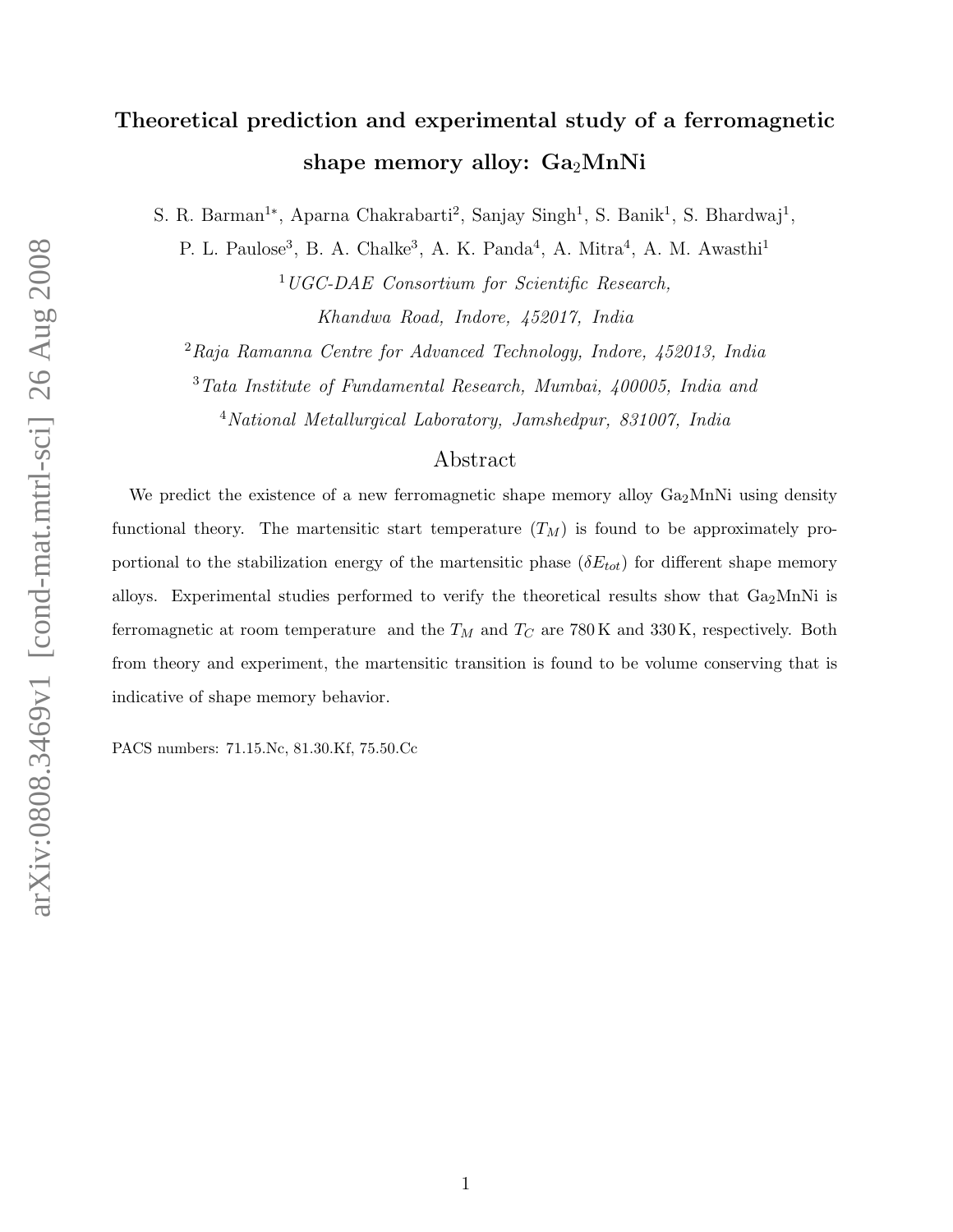## I. INTRODUCTION

Ni2MnGa exhibits both ferromagnetism and shape memory effect, and is a promising candidate for technological applications because of its high actuation frequency compared to conventional shape memory alloys.<sup>1</sup> The unusually large strain caused by a moderate magnetic field  $(10\%$  at 1 Tesla)<sup>1</sup> and the observation of giant magnetocaloric effect<sup>2</sup> and large negative magnetoresistance<sup>3</sup> in  $Ni<sub>2</sub>MnGa$  have started intense research activity in ferromagnetic shape memory alloys (FSMA). However, a major drawback of  $Ni<sub>2</sub>MnGa$  is its brittleness. So, the present challenge in FSMA research lies in the search for new materials that have magneto-mechanical properties superior to  $Ni<sub>2</sub>MnGa$ , and preferably having high martensitic start temperature  $(T_M)$  and Curie temperature  $(T_C)$ . In recent past, different groups have attempted to find FSMA materials with properties superior to Ni2MnGa. Takeuchi *et al.* have studied a range of compositions in the Ni-Mn-Ga phase diagram and found that the martensitic transition temperature decreases as the magnetization increases.<sup>4</sup> Although martensitic transition and inverse magnetocaloric effect have been reported recently in non-stoichiometric compositions of Ni-Mn-Sn, Ni-Mn-In, Ni-Co-Mn-In, $5,6,7$  these systems have not emerged as viable alternatives to  $Ni<sub>2</sub>MnGa$ .

Since related stoichiometric alloys like  $Ni<sub>2</sub>MnAl$ ,  $Ni<sub>2</sub>MnIn$ , or  $Ni<sub>2</sub>MnSn$  do not exhibit martensitic transition,<sup>8</sup> it is apparent that Ga plays an important role in making Ni<sub>2</sub>MnGa a shape memory alloy. Substitution of Ga by In in Ni<sub>2</sub>MnGa decreases  $T_M$ .<sup>9</sup> Thus, excess Ga may have a stabilizing effect on the martensitic phase. Zayak *et al.* theoretically studied the role of Ga  $4p$  states in the stability of the martensitic phase of  $Ni<sub>2</sub>MnGa.<sup>10</sup>$  While considerable experimental work has been done on Ni and Mn excess Ni-Mn-Ga, $^{11,12,13,14}$  this is not the case for Ga excess Ni-Mn-Ga. Theoretical investigations so far have concentrated on the electronic structure in Ni2MnGa and related stoichiometric Heusler alloys and total energy calculations have been done to ascertain the stability of the martensitic phase.15,16,17,18,19,20

Here, using spin-polarized, full potential ab initio density functional theory, we establish a method to estimate the martensitic structural transition temperature and predict possible existence of a new FSMA Ga<sub>2</sub>MnNi. A tetragonal martensitic phase with  $c/a = 0.83$  is found to be lower in total energy  $(E_{tot})$  compared to the cubic austenitic phase. The martensitic phase total energy is lower by 55 meV/atom ( $=\delta E_{tot}$ , *i.e.* the stabilization energy, which is the difference of  $E_{tot}$  between the austenitic and martensitic phases). This value is larger than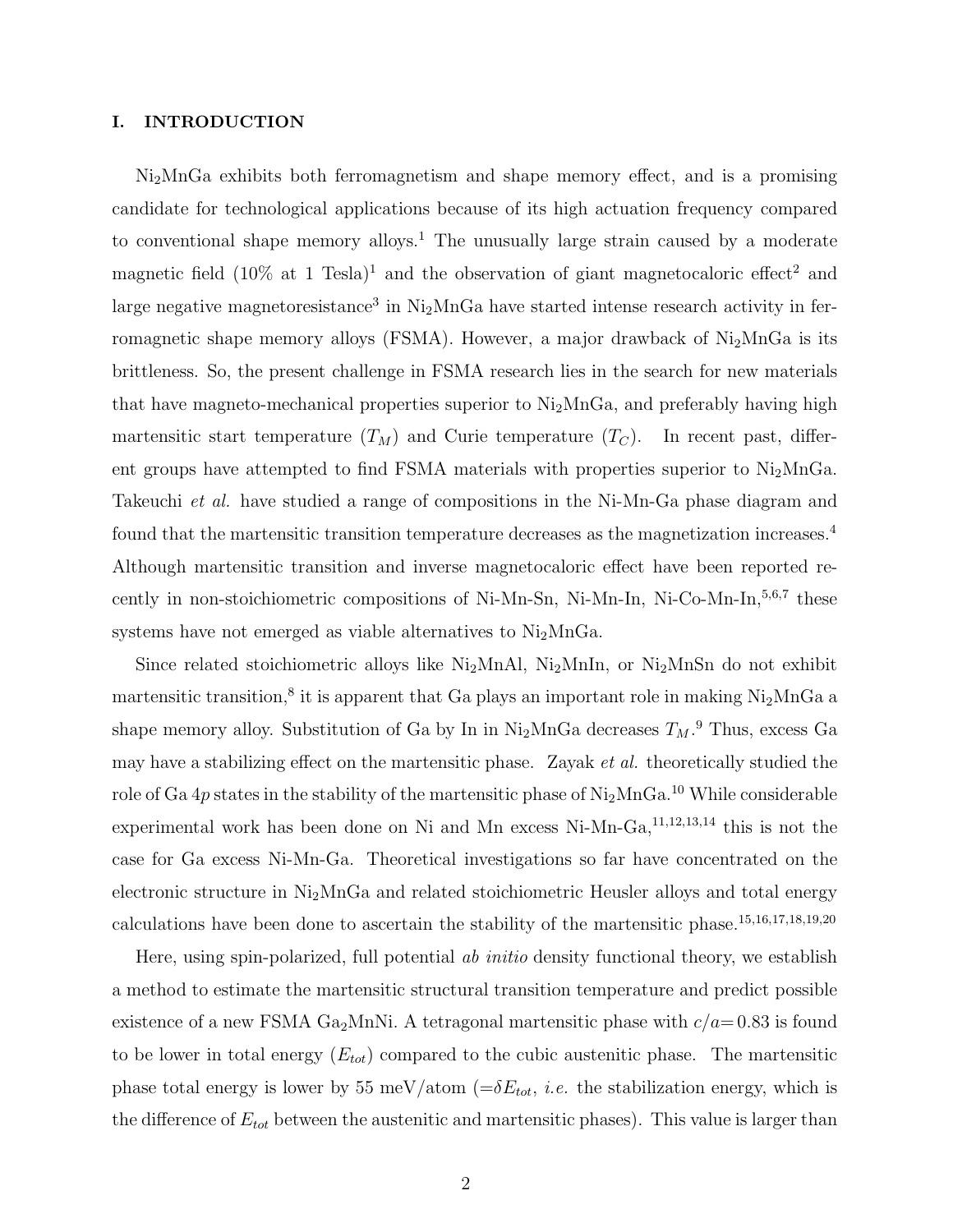other FSMA materials studied by us.<sup>20,21,22</sup> Based on our data and those in Refs. 23 and 24, we show that  $\delta E_{tot}$  is approximately proportional to the martensitic transition temperature  $(T_M)$ .  $E_{tot}$  for the ferromagnetic state is lower than the paramagnetic state, showing that  $Ga<sub>2</sub>MnNi$  is ferromagnetic. Inspired by the theoretical prediction,  $Ga<sub>2</sub>MnNi$  has been prepared, and it indeed exhibits a thermoelastic martensitic transition with  $T_M$ = 780 K, which is highest reported so far in the Ni-Mn-Ga family. The Curie temperature  $(T_C)$ is 330 K. X-ray diffraction (XRD) shows that the structure is monoclinic with  $b \approx 7 \times a$ , indicating the existence of modulation and hence, the possibility of magnetic field induced strain. Both from experiment and theory, we find that there is hardly any unit cell volume change across the martensitic transition, and this is strongly indicative of shape memory behavior.<sup>25</sup>

## II. METHODOLOGY

The ab-initio relativistic spin-polarized full-potential-linearized-augmented-plane-wave (FPLAPW) method calculations were performed using WIEN97  $\text{code}^{26}$  with the generalized gradient approximation for exchange correlation. An energy cut-off for the plane wave expansion of 16 Ry is used  $(R_{MT}K_{max}=9)$ . The cut-off for charge density is  $G_{max}=14$ . The maximum l  $(l_{max})$  for the radial expansion is 10, and for the non-spherical part:  $l_{max,ns}=4$ . The muffin-tin radii are Ni: 2.2488, Mn: 2.3999, and Ga: 2.2488 a.u. The number of  $k$ points for self-consistent field cycles in the irreducible Brillouin zone is 413 and 1063 in the austenitic and martensitic phase, respectively.  $E_{tot}$  consists of the total kinetic, potential and exchange correlation energies of a periodic solid.<sup>27</sup> The convergence criterion for the total energy  $E_{tot}$  is 0.1 mRy, which implies that accuracy of  $E_{tot}$  is  $\pm 0.34$  meV/atom. The charge convergence is set to  $0.001$ . The tetrahedron method for the k-space integration has been used.

Polycrystalline ingots of  $Ga<sub>2</sub>MnNi$  were prepared by melting appropriate quantities of the constituent metals of 99.99% purity in an arc furnace under argon atmosphere and subsequently annealed in sealed quartz ampule wrapped in Mo foil at 873 K for 12 days, then at 723 K for 1 day and finally slowly cooled to room temperature. The differential scanning calorimetry (DSC) measurements were done by using TA Instruments MDSC model 2910 at a scan rate of  $10°/\text{minute}$ . Magnetization was performed using vibrating sample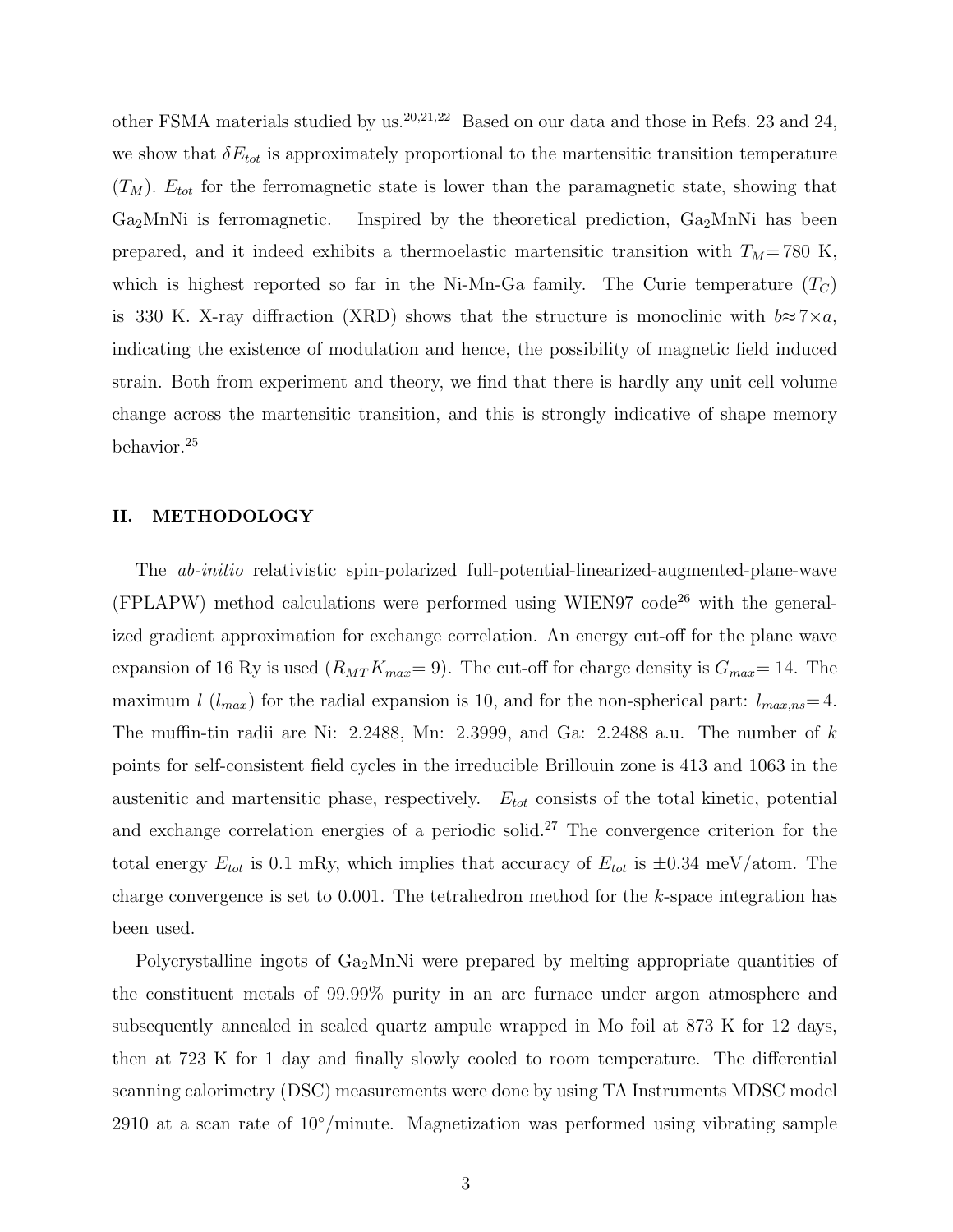magnetometers (VSM) from Oxford Instruments and Lake Shore Cryotronics, Inc. Powder XRD patterns were obtained using  $Cu K\alpha$  radiation with Rigaku XRD unit at a scan rate of 2 ◦/minute. Energy dispersive analysis of x-rays (EDAX) was done using scanning electron microscope with Oxford detector model with 2% accuracy by estimating the intensities of Ni, Mn and Ga K $\alpha$  characteristic lines (5.9 to 9.2 keV) that are well separated and have small background by averaging over several measurements.

#### III. RESULTS AND DISCUSSION

## A. Theoretical studies using FPLAPW method

The positions of the atoms in the cubic austenitic phase of  $Ga<sub>2</sub>MnNi$  are determined from the  $E_{tot}$  calculations in the  $L_{21}$  cubic structure that consists of four inter penetrating f.c.c. lattices at  $(0.25, 0.25, 0.25), (0.75, 0.75, 0.75), (0.5, 0.5, 0.5)$  and  $(0, 0, 0)$  (Fig. 1a, b). The first two positions are equivalent  $(8f)$ , whereas the other two are 4a and 4b, respectively. In our notation, GaGaMnNi means that the two Ga atoms occupy (0.25, 0.25, 0.25) and  $(0.75, 0.75, 0.75)$  *i.e.* the 8*f* positions, while Mn and Ni are at  $(0.5, 0.5, 0.5)$  and  $(0, 0, 0)$ , respectively. Similarly, GaNiGaMn means that Ga atoms occupy inequivalent (0.25, 0.25, 0.25) and  $(0.5, 0.5, 0.5)$  positions, while Ni and Mn atoms are at  $(0.75, 0.75, 0.75)$  and  $(0, 0, 0)$ , respectively.  $E_{tot}$  has been calculated as a function of lattice constant (a) for all the different possible Ga positions (GaGaMnNi, GaGaNiMn, NiMnGaGa, NiGaMnGa, GaNiGaMn, GaMnGaNi), where the two Ga atoms occupy either symmetry equivalent or inequivalent points.  $E_{tot}$  values for the inequivalent Ga structures (NiGaMnGa, GaNiGaMn and GaMnGaNi, Fig. 1b) are similar. The equivalent Ga structures (GaGaMnNi, GaGaNiMn and NiMnGaGa, Fig. 1a) are also very close to each other in energy. The data have been fitted using a least square minimization routine using the Murnaghan equation of state (solid lines, Fig. 1c). The minimum  $E_{tot}$  for the equivalent Ga structures (arrow) is lower by 113 meV/atom compared to the inequivalent Ga structure (tick), unambiguously denoting the former to be the stable structure of  $Ga<sub>2</sub>MnNi$  in the austenitic phase. The  $E<sub>tot</sub>$  minimum (arrow) is at  $a=11.285$  a.u.  $(5.96 \text{ Å})$  with the unit cell volume of 1437 a.u.<sup>3</sup> (Fig. 1c). Furthermore, the formation energy of  $Ga_2MnNi$  is calculated by  $E_{tot}(Ga_2MnNi)-2\times E_{tot}(Ga)$ - $E_{tot}(\text{Mn})-E_{tot}(\text{Ni})$ . The formation energy turns out to be negative, comparable to Ni<sub>2</sub>MnGa,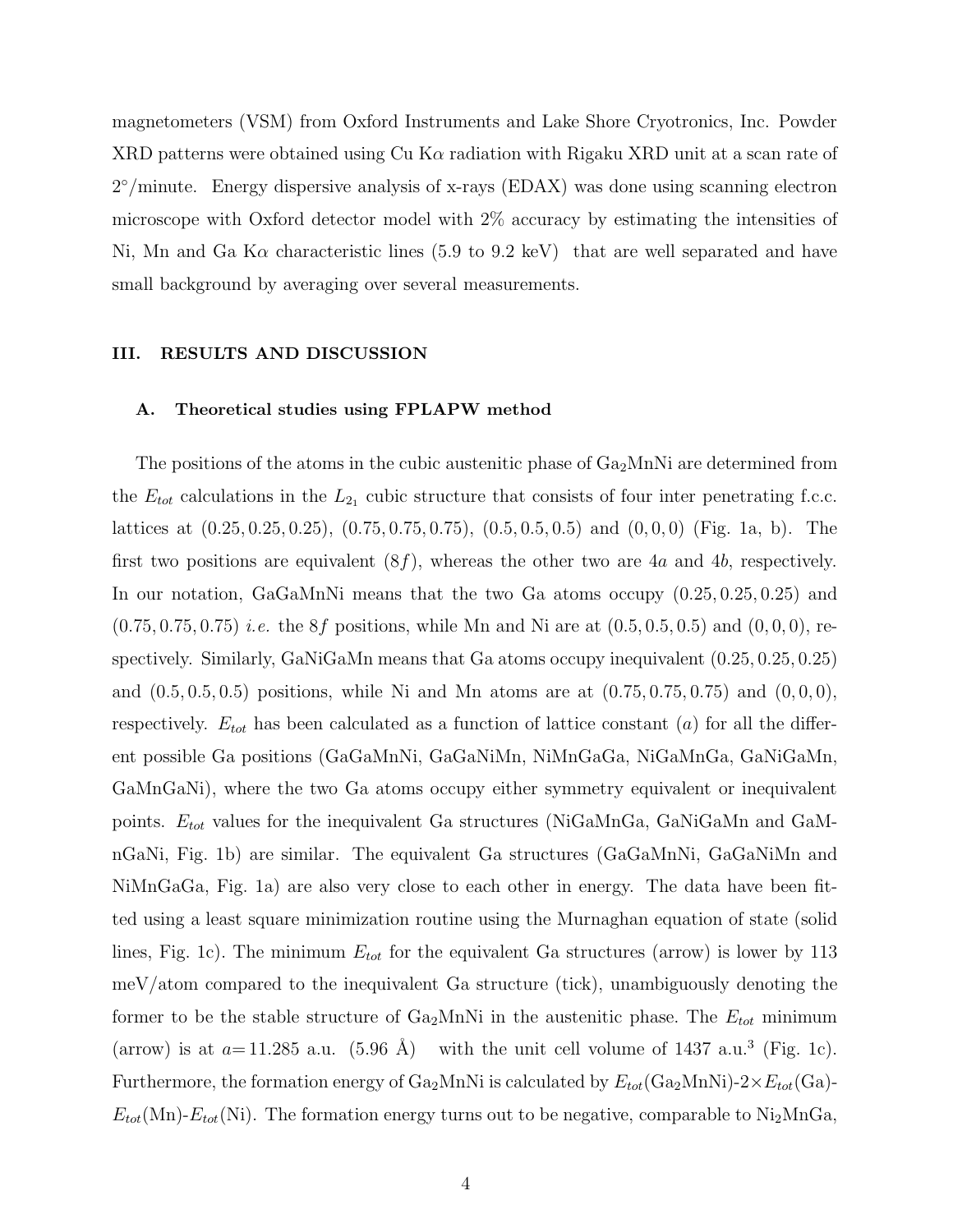indicating that the compound is stable. It should be noted that all the calculations shown in Fig. 1c have been performed in the ferromagnetic state, since this is the stable magnetic phase (discussed later).

The martensitic transition involves a structural transition from cubic to a lower symmetry phase with decreasing temperature. In order to study this phase transition in  $Ga<sub>2</sub>MnNi$ , our strategy is to calculate  $E_{tot}$  as a function of a volume conserving tetragonal distortion by varying  $c/a$ . As  $c/a$  is increased from the cubic value of unity,  $E_{tot}$  increases (Fig. 1c). On the other hand, for  $c/a < 1$ ,  $E_{tot}$  initially decreases and a minimum is obtained at  $c/a = 0.83$ (dashed tick). In the next step to reach the global  $E_{tot}$  minimum in the martensitic phase, the unit cell volume is varied keeping  $c/a$  fixed, and the minimum is obtained at the unit cell volume of 1435.8 a.u.<sup>3</sup> with  $a=12.004$ ,  $c=9.964$  a.u. (Fig. 2a, dashed arrow). Thus, although there is a large change in lattice constants  $(+6.4\%$  in a and  $-11.7\%$  in c), there is almost no volume change between the austenitic and the martensitic phases.  $E_{tot}$  has been calculated for  $Ga_2MnNi$  in the paramagnetic state in the martensitic phase using the optimized lattice constants. It turns out to be  $156 \text{ meV} / \text{atom}$  higher than the ferromagnetic state. Thus,  $Ga<sub>2</sub>MnNi$  has a ferromagnetic ground state. The total spin magnetic moment of Ga<sub>2</sub>MnNi in austenitic (martensitic) phase is 3.04 (2.97)  $\mu_B$ . The local moments of Mn, Ni, and Ga in the austenitic (martensitic) phase are 3.03 (2.87), 0.06 (0.16) and -0.05  $(-0.05)$   $\mu$ <sub>B</sub>, respectively. On the basis of the condition that a volume conserving martensitic transition is the necessary and sufficient condition for shape memory behavior<sup>25</sup> and that the ground state is ferromagnetic, we predict  $Ga<sub>2</sub>MnNi$  will behave as a ferromagnetic shape memory alloy.

The martensitic phase being the lower temperature phase,  $E_{tot}$  for the martensitic phase is lower than the austenitic phase by 55 meV/atom. Larger stabilization energy *i.e.*  $\delta E_{tot}$ would imply greater stability of the martensitic phase and enhanced  $T_M$ . From our earlier calculations,  $\delta E_{tot}$  (experimental  $T_M$ ) is found to be 3.6 (210 K), 6.8 (270 K) and 39 (434 K) meV/atom for Ni<sub>2</sub>MnGa, Mn<sub>2</sub>NiGa and Ni<sub>2.25</sub>Mn<sub>0.75</sub>Ga, respectively.<sup>20,21,22,28</sup> Here, we report similar calculations for  $Ni<sub>2</sub>MnIn$  and  $Ni<sub>2</sub>MnAnIn$ . The optimized lattice constants of Ni<sub>2</sub>MnAl and Ni<sub>2</sub>MnIn (5.79 and 6.06Å, respectively) are in good agreement with experiment:  $5.83$  and  $6.08\text{\AA}$ .<sup>29</sup> Although their off-stoichiometric compositions exhibit martensitic transition, it is well known that neither of these Heusler alloys undergo martensitic transition.<sup>8</sup> Interestingly for Ni<sub>2</sub>MnIn,  $\delta E_{tot}$  turns out to be almost zero (0.34 meV/atom)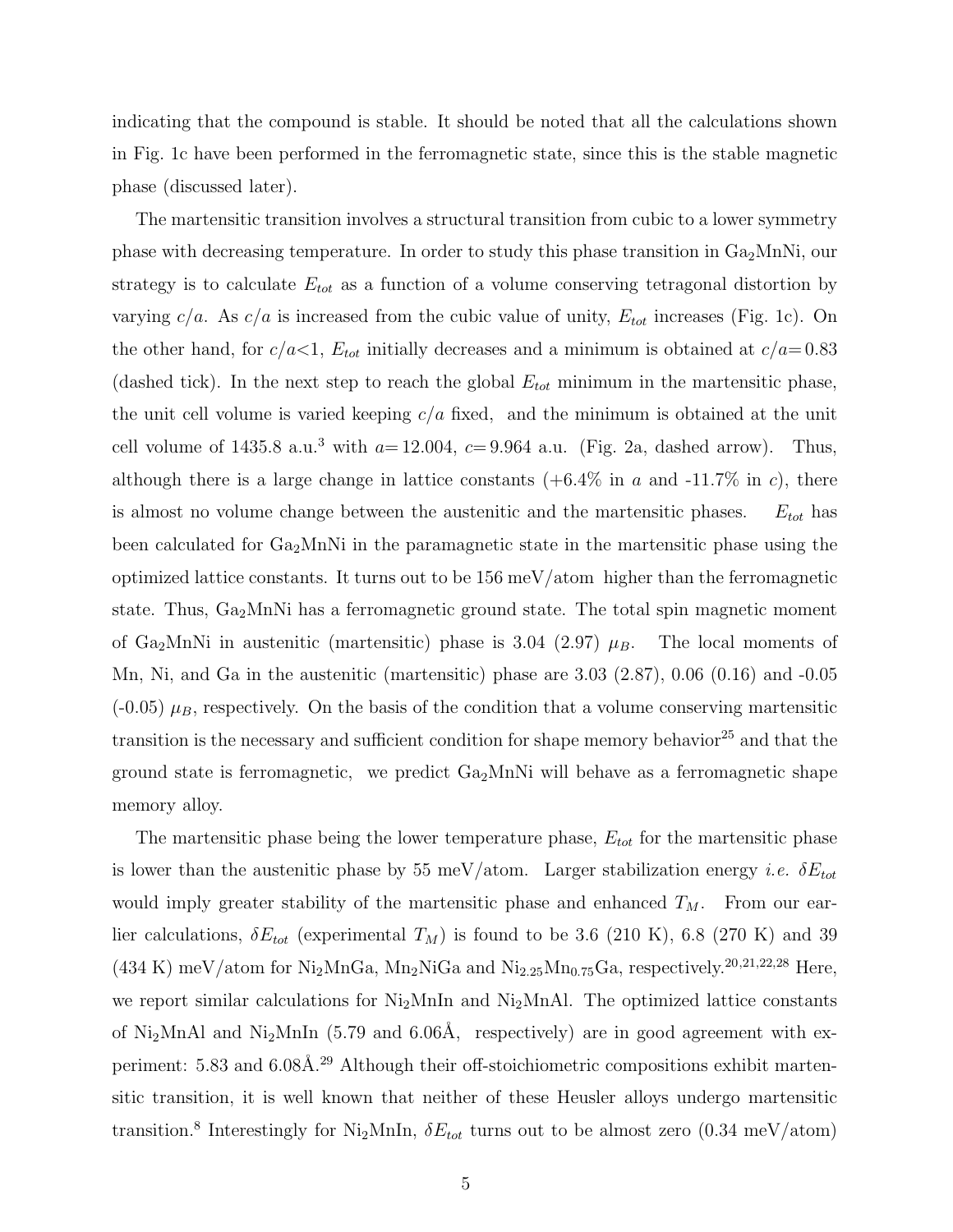within the theoretical accuracy limit, while  $\delta E_{tot}$  for Ni<sub>2</sub>MnAl is negative (-0.94 meV/atom). These values of  $\delta E_{tot}$  indicate that the martensitic phase in Ni<sub>2</sub>MnAl and Ni<sub>2</sub>MnIn is not stable and so martensitic transition will not occur. This is in agreement with experimental data and earlier theoretical work.<sup>15,16</sup>

From the above data, a correlation emerges between  $\delta E_{tot}$  and  $T_M$ . Conceptually, this is understandable since larger  $\delta E_{tot}$  implies higher stability of the martensitic phase at zero temperature. A first order transition to the austenitic phase would occur when with increasing temperature, the martensitic phase energy (defined by the energy minimum in Fig. 2a) would increase to reach the energy minimum for the austenitic phase. This means with increasing temperature, to undergo the martensitic transition, the energy of the martensitic phase has to overcome  $\delta E_{tot}$  and this would be directly related to  $k_B T_M$ . A similar concept has been used in Ref. 21, where taking  $\delta E_{tot} \propto k_B T_M$ , the increase in  $T_M$  between Ni<sub>2</sub>MnGa and  $Ni<sub>2.25</sub>MnGa$  could be explained. This expression should be generally valid, and this indeed seems so for TiNi  $(45, 333)$ , TiPd  $(95, 783)$  and TiPt  $(155, 1343)$ .<sup>23</sup> The numbers in bracket indicate  $\delta E_{tot}$  and  $T_M$  in meV/atom and K, respectively, as taken from Ref. 23. Similar trend is obtained for Ni excess Ni-Mn-Ga.21,24,28

In Fig. 2b,  $T_M$  versus  $\delta E_{tot}$  for all the shape memory alloys discussed above are plotted;  $T_M$  is taken to be zero for Ni<sub>2</sub>MnIn and Ni<sub>2</sub>MnAl. It is highly significant that although the theoretical data are from three different groups<sup>20,21,22,23,24</sup> on two different types of shape memory alloys and the methods of calculation are different, an approximately linear relation between  $T_M$  and  $\delta E_{tot}$  is evident. Thus the validity of the expression  $\delta E_{tot} \propto k_B T_M$ is established. A rather good straight line fit through the data for TiX  $(= Ni, Pd, Pt)<sup>23</sup>$  is obtained (Fig. 2b). Since the Ni-Mn-X  $(X = Ga, In, Al)$  FSMA's are different from TiX, a separate straight line is fitted. The quality of the fit is similar to TiX; except for data around 200 K. This is possibly because of the existence of modulated structures this  $T_M$ range, which is not considered in theory. From the fitted line,  $T_M$  for  $Ga_2MnNi$  is estimated to be about 570 K (filled circle), corresponding to its  $\delta E_{tot}$ = 55 meV (Fig. 2b).

It is generally believed that  $T_M$  would increase with the valence electron per atom ratio  $(e/a)$ . However, this relation is of limited applicability and breaks down in many cases: for example, Ni<sub>2</sub>MnGa, Ni<sub>2</sub>MnIn and Ni<sub>2</sub>MnAl all have the same  $e/a$  (=7.75), but only Ni<sub>2</sub>MnGa exhibits a martensitic transition. TiX (X= Ni, Pt, Pd) has the same  $e/a$  (=6.5), but their  $T_M$  is very different. In Ni-Mn-Ga-In, although  $e/a$  is same,  $T_M$  changes.<sup>9</sup> For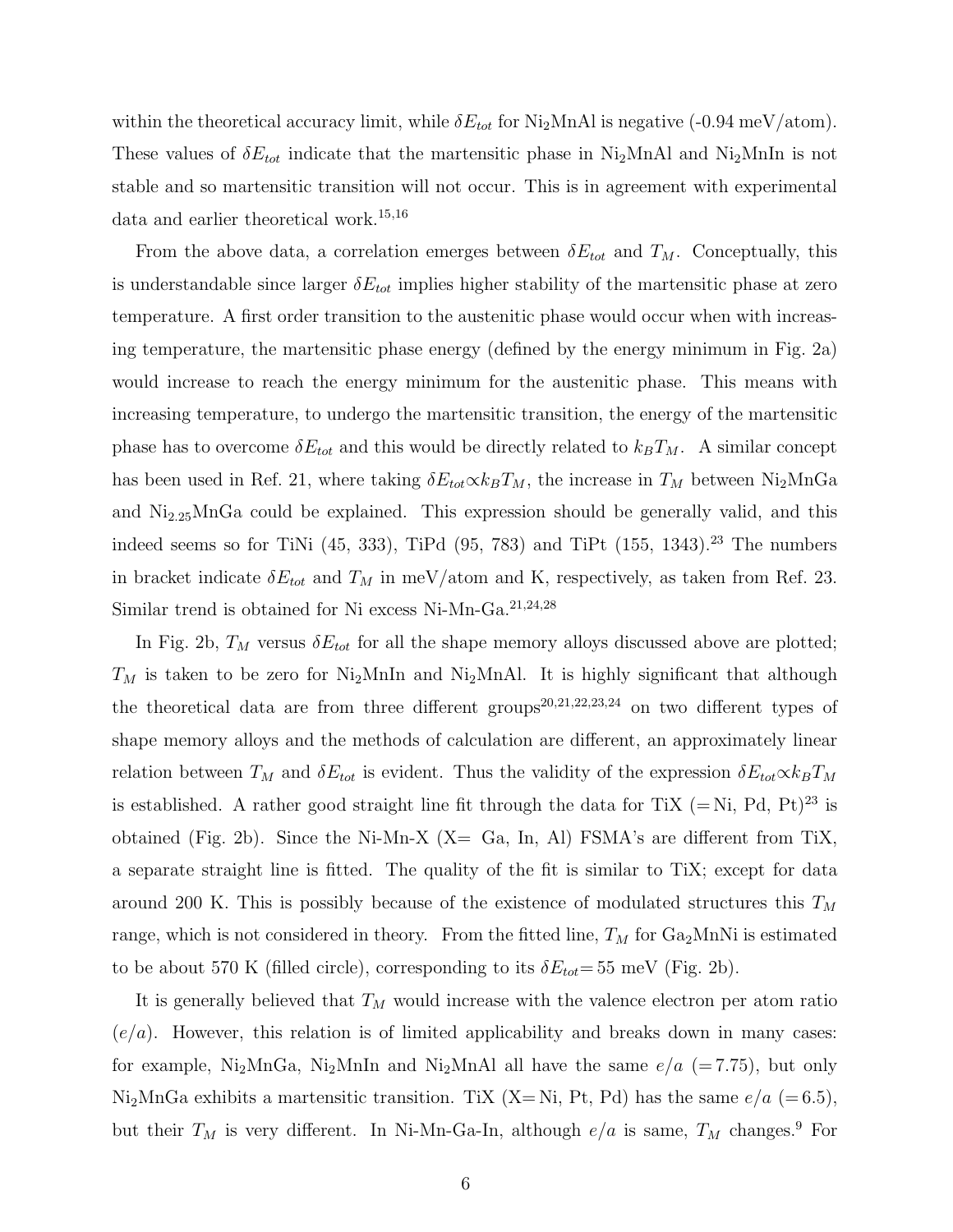$Ni_{2-x}Mn_{1+x}Ga$  between  $x=0.25$  to 1, we find that as  $e/a$  decreases from 7.31 to 6.75,  $T_M$ increases from 37 to 270 K.<sup>13,30</sup> For the alloys shown in Fig. 2b, the absence of any correlation between  $T_M$  and  $e/a$  is shown as an inset. In contrast, the present approach explains all the above observations. For example,  $\delta E_{tot}$  decreases from 3.6 meV/atom to zero between  $Ni<sub>2</sub>MnGa$  and  $Ni<sub>2</sub>MnIn$ , which explains the decrease in  $T_M$  with In doping and the absence of a martensitic transition in Ni<sub>2</sub>MnIn. Higher  $\delta E_{tot}$  in Mn<sub>2</sub>NiGa rationalizes why its  $T_M$  is higher than Ni<sub>2</sub>MnGa, although its  $e/a$  (=6.75) is lower. Thus, the proportionality of  $T_M$ with  $\delta E_{tot}$  is of more general validity, since it has a theoretical foundation that involves all electron *ab-initio* calculations, unlike the phenomenological relation between  $T_M$  and  $e/a$ . In fact, this approach to determine the transition temperature should be applicable to any first order structural transition.

#### B. Experimental studies

Differential scanning calorimetry on polycrystalline ingots of  $Ga<sub>2</sub>MnNi$  shows a clear signature of a first order martensitic transition with  $T_M$ = 780 K and austenitic start temperature  $(A_s)$  of 790 K (Fig. 3a). The experimental  $T_M$  is considerably higher than the theoretically predicted value, and a possible reason is discussed below. The latent heat of the transition turns out to be about 2.35 KJoule/mole, which is similar to that reported for Ni excess Ni-Mn-Ga, for example,  $Ni_{2.24}Mn_{0.75}Ga^{28}$  The difference in the width of the heating and cooling thermograms could be related to the kinetics of the structural transition. EDAX measurements from different regions of  $30\mu\times30\mu$  area as well as the back scattered image show that the specimen is homogeneous. The average composition turns out to be  $Ga_{1.9}Mn_{1.08}Ni_{1.02}$ . In agreement with theory, the isothermal  $M-H$  curve at 2.5 K shows that  $Ga_2MnNi$  is indeed ferromagnetic (Fig. 3b). The hysteresis loop is not clearly observed because the coercive field is small ( $\approx$ 25 mT). Such small coercive fields have been reported for other Ni-Mn-Ga alloys.<sup>14,31</sup> The saturation field is  $1$  T and the saturation moment is 1  $\mu_B$ /f.u.  $M(T)$  at low field gives  $T_C$ = 330 K (arrow, Fig. 3c). This implies that the martensitic transition occurs in the paramagnetic state and expectedly  $M(T)$  shows no change across  $T_M$ . If should be noted that the saturation moment of  $1 \mu_B/f$ .u. is less than the theoretically calculated moment of about  $3 \mu_B/f.u.$  The reasons for this disagreement could be that the actual sample has Mn excess, which might cause Mn clustering leading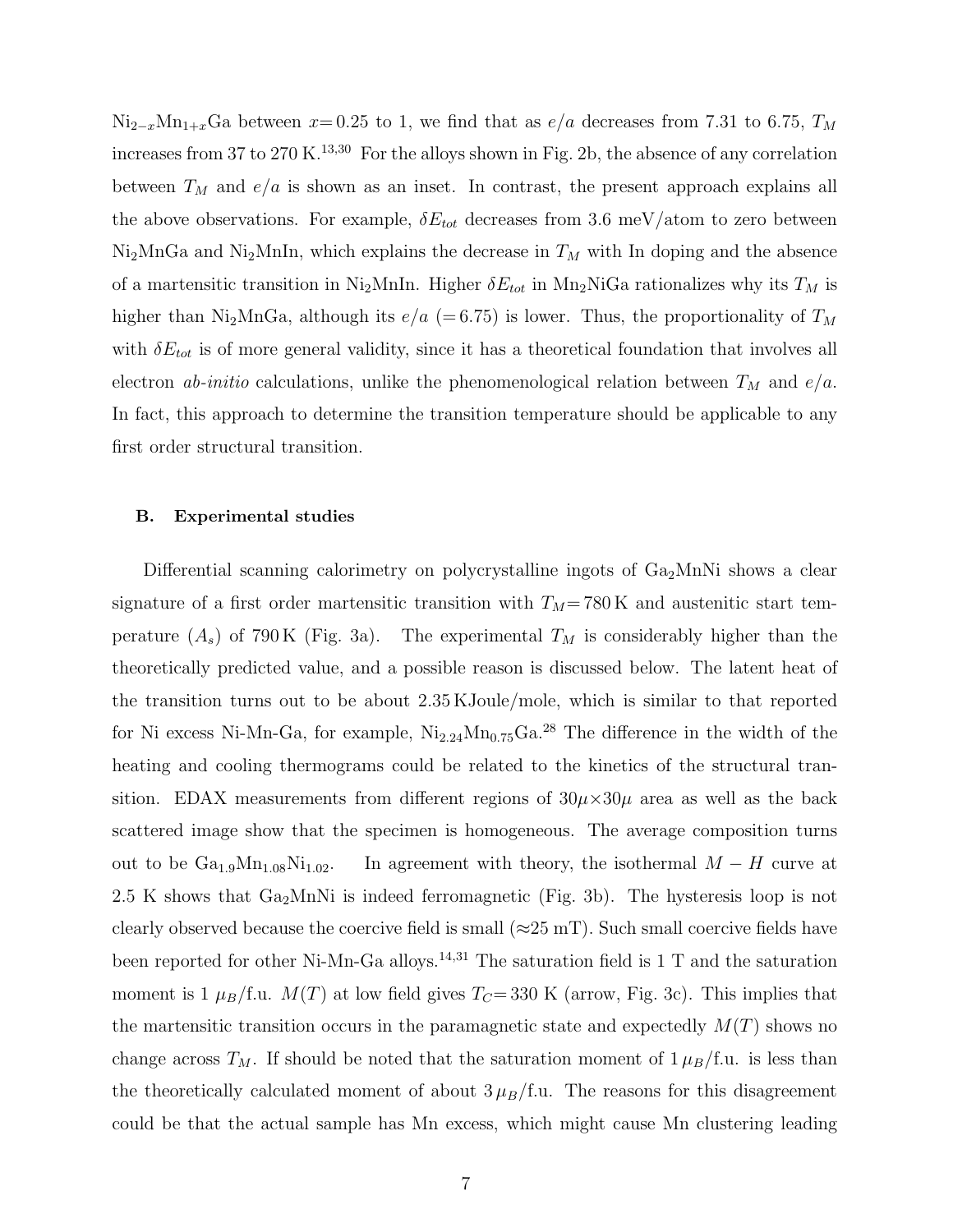to antiferromagnetic coupling between Mn atom pairs, as has been observed for other Mn excess systems.22,32,33 Moreover, note that the theory does not consider the actual monoclinic structure (discussed below) which might favor a different magnetic ground state with anti-parallel coupling between Mn atoms.

The x-ray diffraction (XRD) pattern corresponding to the austenitic phase has been simulated by the Le Bail fitting procedure, and the structure is clearly cubic  $L_{2_1}$ . .'The relative intensity of the (200) peak compared to the (111) peak (shown in an expanded scale in Fig. 3d) confirms that the Ga atoms occupy the equivalent  $8f$  position, in agreement with theory (Fig. 1). The experimental lattice constant  $(a_{aus}=5.84 \text{ Å})$  is close to the calculated value  $(5.96 \text{ Å})$ . However, the martensitic phase XRD pattern is more complicated than tetragonal and can be indexed by a monoclinic phase  $(P2/m)$  space group) with  $a=4.31, b= 29.51$  and  $c= 5.55 \text{ Å}$ , and  $\beta= 90.49$ . Since  $b\approx 7\times a$ , a seven layer modulation may be expected, and such structures with monoclinic or orthorhombic symmetry that exhibit modulation has been reported for Ni-Mn-Ga.<sup>34</sup> Magnetic field induced strain has been observed in Ni-Mn-Ga for structures that exhibit modulation.<sup>1</sup> The  $c/a$  for this monoclinic cell (that can be compared to the theoretical  $c/a = 0.83$  for the tetragonal structure) is obtained by  $c/a = 5.55/(4.31 \times \sqrt{2}) = 0.91$ . Thus, the agreement between experimental and theoretical  $c/a$  is reasonable, considering that a simplified structure is used in theory.

However, the most important point is that the experimental unit cell volume of the martensitic phase is within 1% of that of a comparable austenitic cell given by  $7 \times a_{aus}^3/2$ . This shows that the unit cell volume hardly changes between the two phases, which is a necessary condition for a shape memory alloy. Thus, a unit cell volume conserving martensitic transition with small width of hysteresis (Fig. 3a) and presence of modulation indicate that Ga2MnNi is indeed a FSMA material.

## IV. CONCLUSION

The modulated martensitic structure of Ni-Mn-Ga is complicated and a controversy exists even about the structure of the well studied  $Ni<sub>2</sub>MnGa.<sup>34</sup>$  Atomic positions have not yet been determined for the monoclinic structure. Under such circumstances, our work is important because it shows that a new FSMA material can be predicted by computing the energy cost of formation of the martensitic phase in a simpler tetragonal structure. The present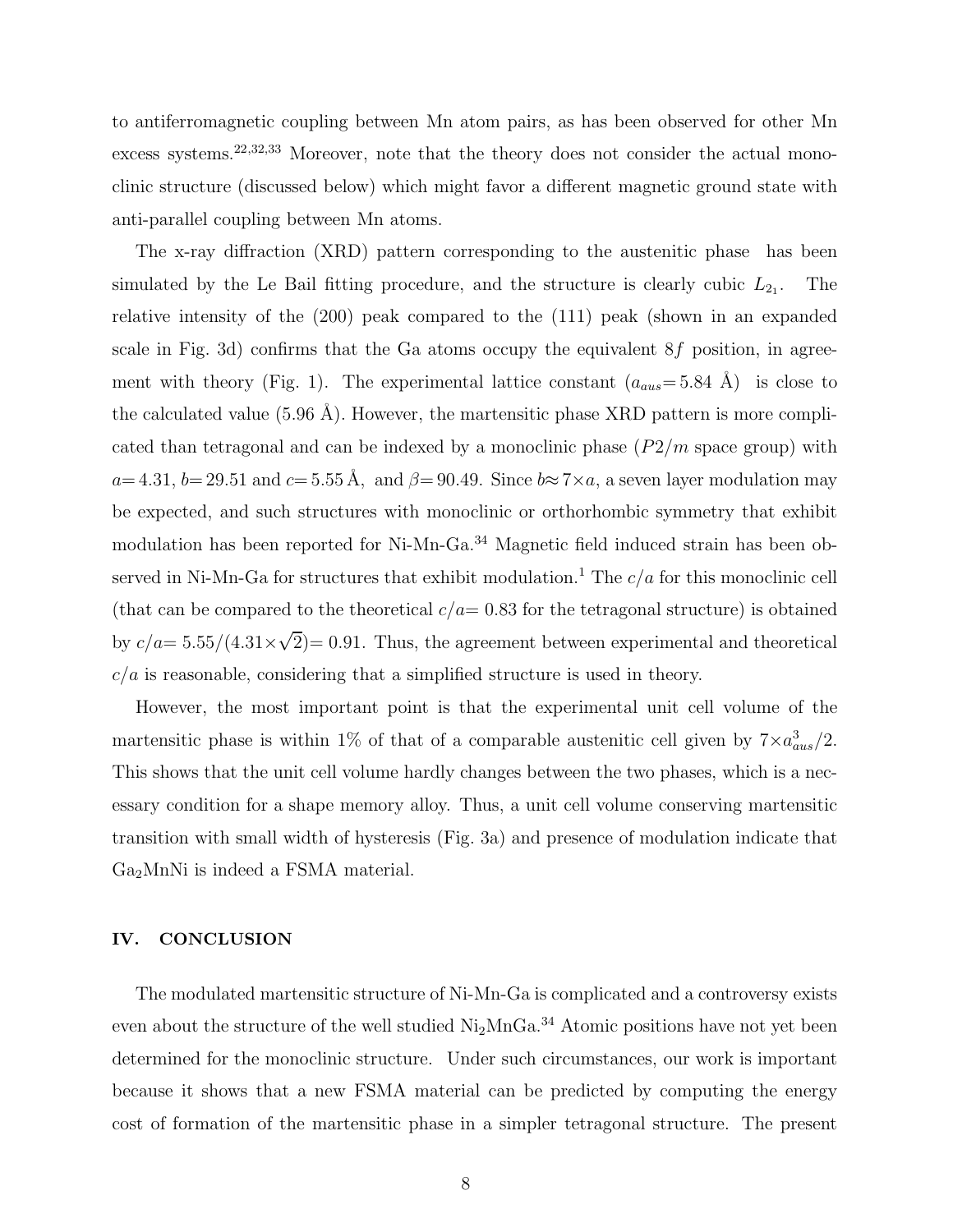work demonstrates that a new FSMA material can be predicted by determining the energy stability of a tetragonal martensitic phase with respect to the cubic austenitic phase. This approach is successful because, although the modulated phase involves a large unit cell, the atoms are generally displaced only by a small amount from their positions compared to the tetragonal structure.<sup>34</sup> Since the tetragonal structure is not computationally demanding, precise calculations can be performed for lattice constant optimization in the lowest energy magnetic state.<sup>20,21,22</sup> Thus, the total energy difference can be determined with sufficient accuracy and thus  $T_M$  estimated. However, difference in  $T_M$  between experiment and theory could occur, as in this case, possibly because the latter does not consider the actual structure. In this context, it is to be noted (Fig. 2) that a subtle change in  $\delta E_{tot}$  can substantially alter the  $T_M$  value. Theory thus provides an important starting point for the experimentalists, and experimental inputs can be used to further refine the theory. A direct proof of the FSMA behavior is the movement of twins with magnetic field and the actuation behavior. So, further work on the magneto-mechanical behavior of  $Ga<sub>2</sub>MnNi$  is in progress. Prediction of new materials in the quest for better properties is the need of the hour in FSMA research and the present work aims towards that.

## V. ACKNOWLEDGMENT

P. Chaddah, V. C. Sahni, A. Gupta, S. M. Oak, and K. Horn are thanked for encouragement. Help from the scientific computing group of the Computer Centre, RRCAT is acknowledged. I. Bhaumik, P. K. Mukhopadhyay and R. J. Chaudhary are thanked for useful discussions. Funding from Ramanna Research Grant, D.S.T. and Max-Planck Partner Group Project is acknowledged.

<sup>∗</sup>E-mail: barman@csr.ernet.in

- <sup>1</sup> S. J. Murray, M. Marioni, S. M. Allen, R. C. OHandley, T. A. Lograsso, Appl. Phys. Lett. 77, 886 (2000); A. Sozinov, A. A. Likhachev, N. Lanska, K. Ullakko, Appl. Phys. Lett. 80, 1746 (2002).
- <sup>2</sup> J. Marcos, L. Mañosa, A. Planes, F. Casanova, X. Batlle, and A. Labarta, Phys. Rev. B  $68$ , 094401 (2003); X. Zhou, W. Li, H. P. Kunkel, and G. Williams, J. Phys.: Condens. Matter 16,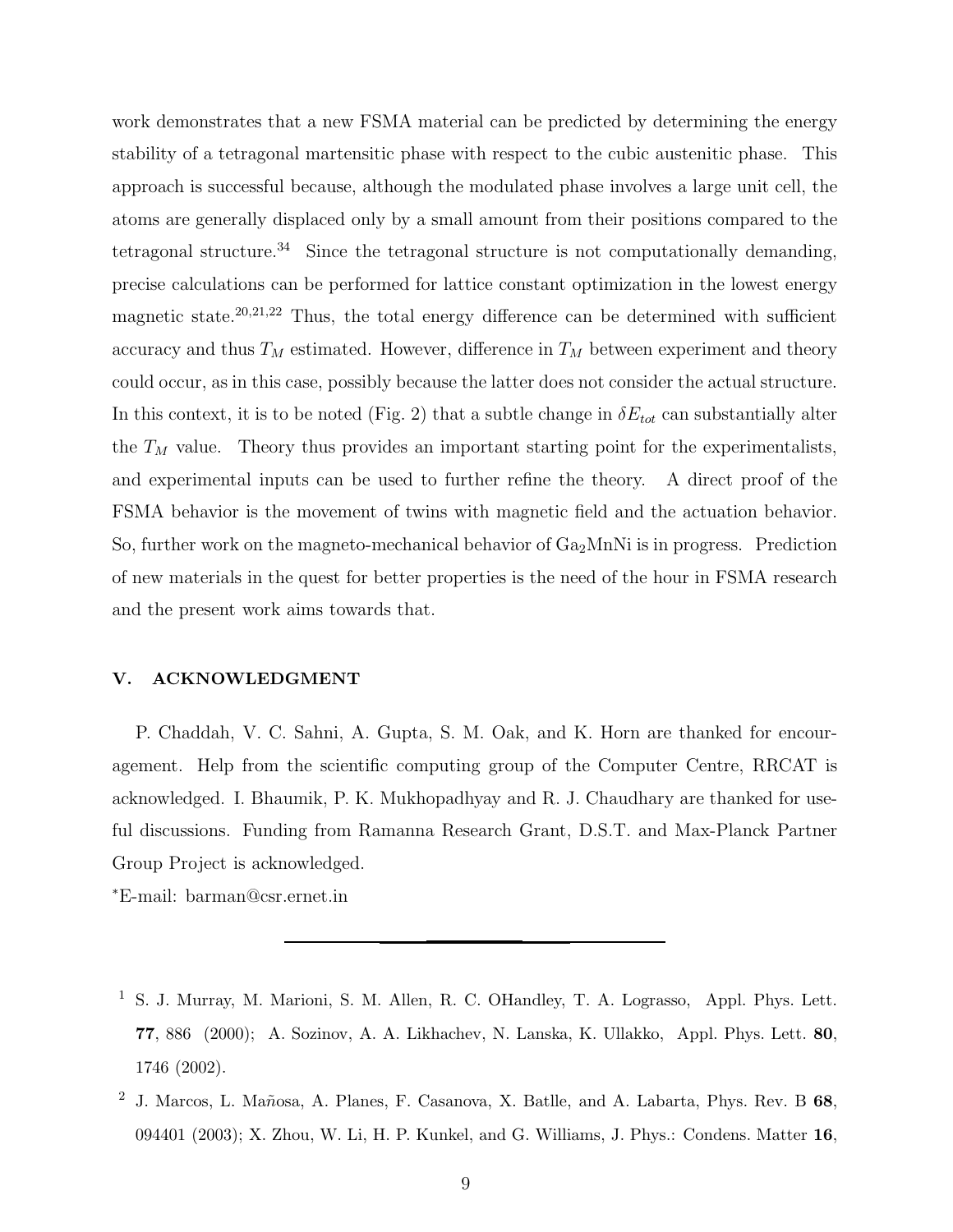L39 (2004).

- <sup>3</sup> C. Biswas, R. Rawat, and S. R. Barman, Appl. Phys. Lett. 86, 202508 (2005).
- 4 I. Takeuchi, O. O. Famodu, J. C. Read, M. A. Aronova, K. -S. Chang, C. Craciunescu, S. E. Lofland, M. Wuttig, F. C. Wellstood, L. Knauss, A. Orozco, Nature Mat. 2, 180 (2003).
- <sup>5</sup> T. Krenke, E. Duman, M. Acet, E. F. Wassermann, X. Moya, L. Mañosa, A. Planes, Nature Mat. 4 450 (2005).
- <sup>6</sup> R. Kainuma, Y. Imano, W. Ito, Y. Sutou, H. Morito, S. Okamoto, O. Kitakami, K. Oikawa, A. Fujita, T. Kanomata, K. Ishida, Nature 439, 957 (2006).
- <sup>7</sup> Y. Sutou *et al.*, Appl. Phys. Lett. **85**, 4358 (2004).
- <sup>8</sup> T. Krenke, M. Acet, E. F. Wassermann, X. Moya, L. Ma˜nosa, A. Planes, Phys. Rev. B 73, 174413 (2006).
- <sup>9</sup> M. Khan, I. Dubenko, S. Stadler, N. Ali, J. Phys. Condens. Matter 16, 5259 (2004).
- <sup>10</sup> A. T. Zayak, P. Entel, K. M. Rabe, W. A. Adeagbo, M. Acet, Phys. Rev. B 72, 054113 (2005).
- <sup>11</sup> A. N. Vasilev, A. D. Bozhko, V. V. Khovailo, I. E. Dikshtein, V. G. Shavrov, V. D. Buchelnikov, M. Matsumoto, S. Suzuki, T. Takagi and J. Tani, Phys. Rev. B 59, 1113 (1999).
- <sup>12</sup> V. V. Khovaylo, V. D. Buchelnikov, R. Kainuma, V. V. Koledov, M. Ohtsuka, V. G. Shavrov, T. Takagi, S. V. Taskaev and A. N. Vasiliev, Phys. Rev. B 72, 224408 (2005).
- <sup>13</sup> G. D. Liu, J. L. Chen, Z. H. Liu, X. F. Dai, G. H. Wu, B. Zhang, X. X. Zhang, Appl. Phys. Lett. 87, 262504 (2005).
- <sup>14</sup> S. Banik, A. Chakrabarti, U. Kumar, P. K. Mukhopadhyay, A. M. Awasthi, R. Ranjan, J. Schneider, B. L. Ahuja, and S. R. Barman, Phys. Rev. B, 74, 085110 (2006).
- <sup>15</sup> A. Ayuela, J. Enkovaara, K. Ullakko, and R. M. Nieminen, J. Phys. : Condens. Matter 11, 2017 (1999).
- <sup>16</sup> V. V. Godlevsky and K. M. Rabe, Phys. Rev. B 63, 134407 (2001).
- <sup>17</sup> A. Ayuela, J. Enkovaara, and R. M. Nieminen, J. Phys. : Condens. Matter 14, 5325 (2002).
- <sup>18</sup> C. Bungaro, K. M. Rabe, and A. Dal Corso, Phys. Rev. B 68, 134104 (2003); J. M.Mac Laren, J. Appl. Phys 91, 7801 (2002).
- <sup>19</sup> A. T. Zayak, P. Entel, J. Enkovaara, and R. M. Nieminen, J. Phys.: Condens. Matter 15, 159 (2003).
- <sup>20</sup> S. R. Barman, S. Banik, A. Chakrabarti, Phys. Rev. B 72, 184410 (2005).
- <sup>21</sup> A. Chakrabarti, C. Biswas, S. Banik, R. S. Dhaka, A. K. Shukla, and S. R. Barman, Phys.